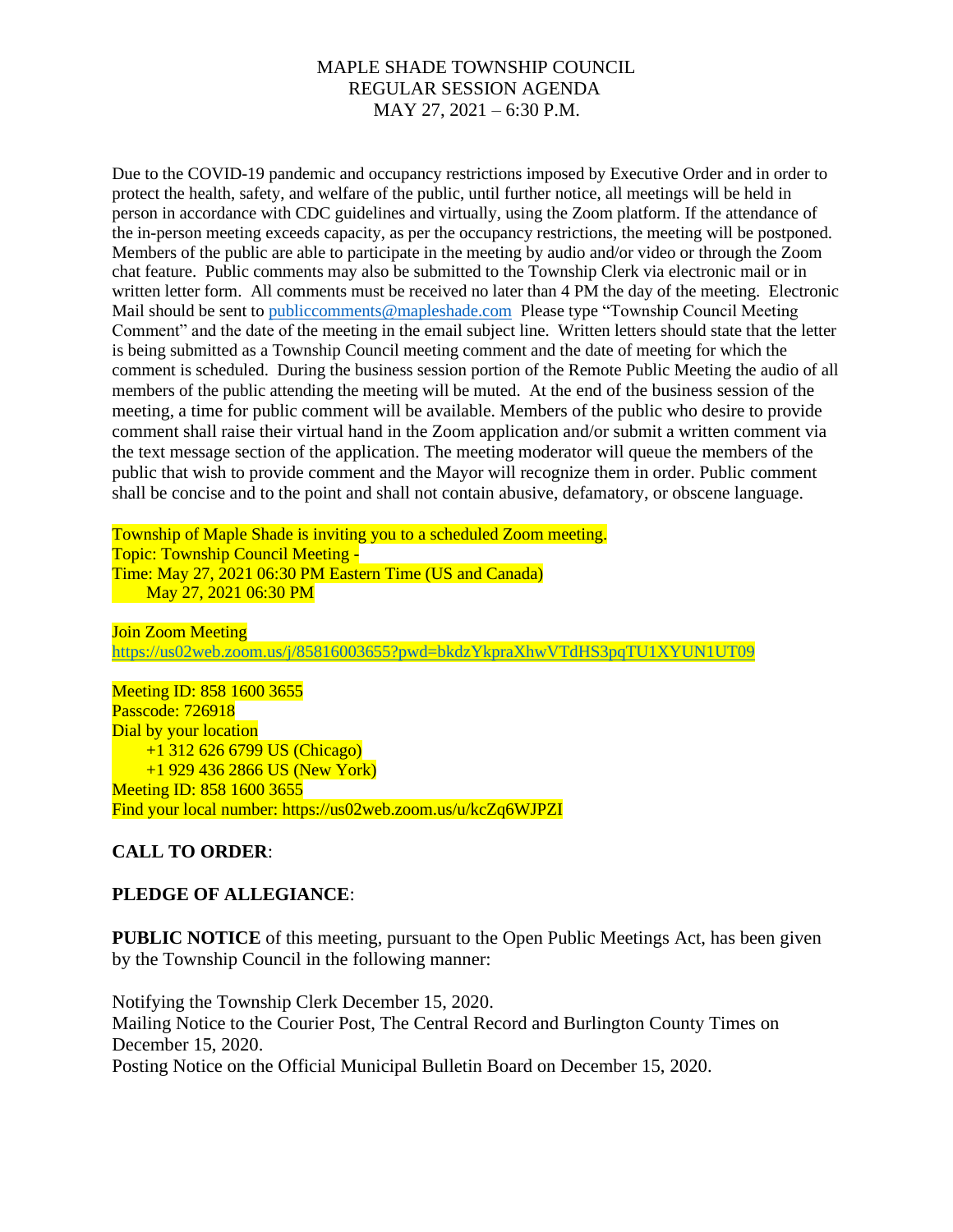## **ROLL CALL**

**Resolution No. 2021-R-80** Resolution to Meet in Executive Session for the following:

1. Potential Litigation: Attorney/Client Privilege

Motion to Close: Second: All in Favor:

Formal action may be taken upon conclusion of Closed Session.

Mayor of the Township Council then declares the meeting closed and directs that the tape be shut off. At conclusion of closed portion, Mayor of Township Council calls for a motion to reopen the meeting and turn the tape on.

Motion to Open: Second: All in Favor:

**Resolution No. 2021-R-81** Authorize Resolution to Amend 2015 Capital Budget Motion to Approve: Second: Comments: Roll Call:

## **ORDINANCES – INTRODUCTION AND FIRST READING**

**Ordinance No. 2021-05** An Ordinance of the Township of Maple Shade, County of Burlington, and State of New Jersey Amending Chapter 36, Article II of the Township Code to Provide for Class I Special Law Enforcement Officers (SLEOs)

| Motion for Introduction:          | Second: | Comments:                     | Roll Call: |
|-----------------------------------|---------|-------------------------------|------------|
| Date of Publication: June 4, 2021 |         | Public Hearing: June 24, 2021 |            |

**Ordinance No. 2021-06** An Ordinance by Maple Shade Township in Burlington County, New Jersey Prohibiting the Operation of any Class of Cannabis Business within its Geographical Boundaries and Amending Section 205 of the Maple Shade Township Code

| Motion for Introduction:          | Second: | Comments:                     | Roll Call: |
|-----------------------------------|---------|-------------------------------|------------|
| Date of Publication: June 4, 2021 |         | Public Hearing: June 24, 2021 |            |

**Ordinance No. 2021-07** An Ordinance Reappropriating \$151,101.23 Proceeds of Obligations not Needed for their Original Purposes to Provide for Equipment for the Police Department and the Fire Department in the Township of Maple Shade, in the County of Burlington, New Jersey

| Motion for Introduction:          | Second: | Comments:                     | Roll Call: |
|-----------------------------------|---------|-------------------------------|------------|
| Date of Publication: June 4, 2021 |         | Public Hearing: June 24, 2021 |            |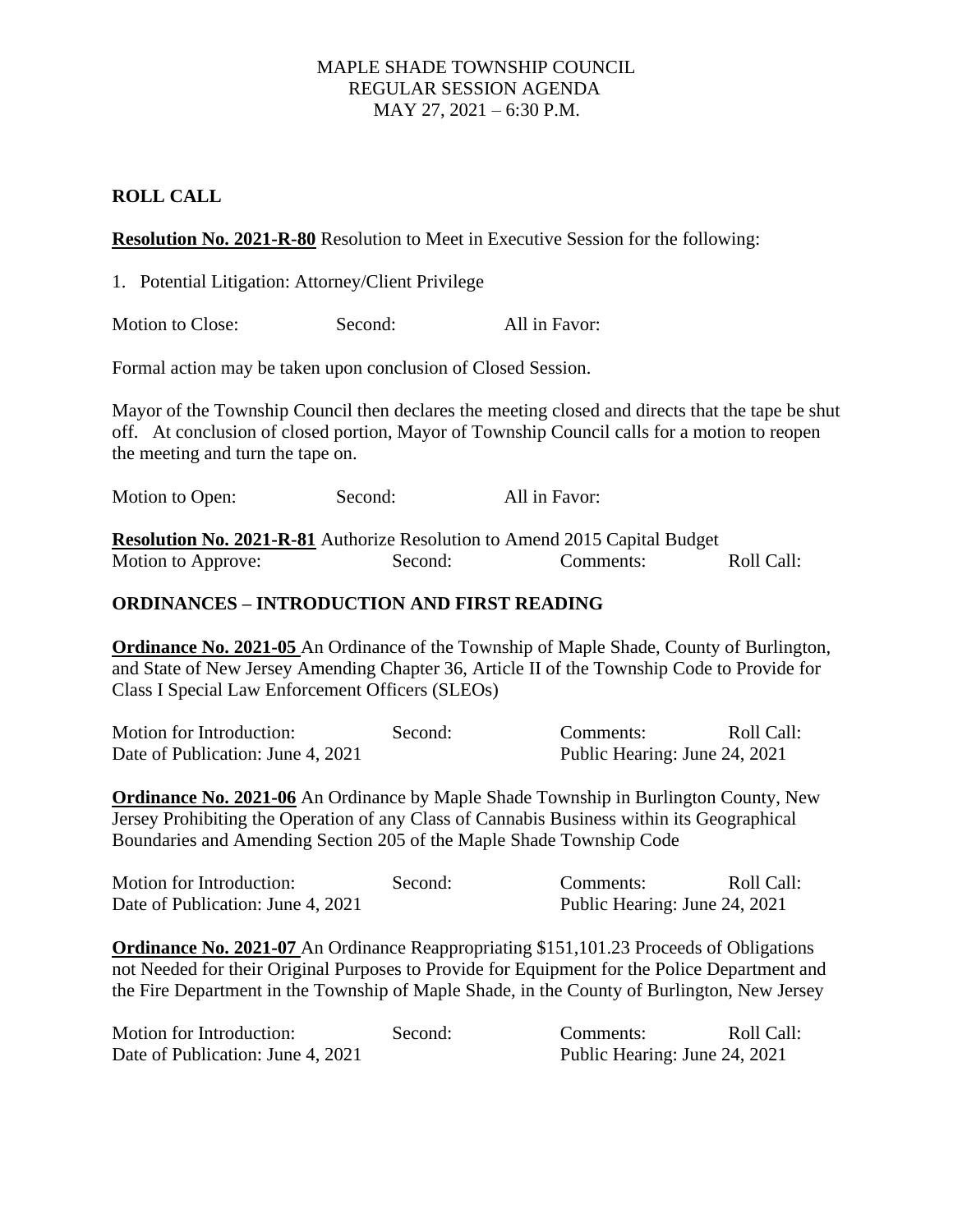**Ordinance No. 2021-R-08** An Ordinance of the Township of Maple Shade, County of Burlington, and State of New Jersey Regarding the Organization and Membership of the Maple Shade Police Department and Amending Chapter 37 of the Township Code

| Motion for Introduction:          | Second: | Comments:                     | Roll Call: |
|-----------------------------------|---------|-------------------------------|------------|
| Date of Publication: June 4, 2021 |         | Public Hearing: June 24, 2021 |            |

#### **PUBLIC PORTION (for Consent Agenda Items)**

Motion to Close: Second: All in Favor:

# **CONSENT AGENDA**

**Resolution No. 2021-R-82** Resolution Requesting an Additional 3-Month Extension of Time for Award of a Construction Contract for the Combined FY2019 and FY2020 Municipal Aid Grant Funded Project

**Resolution No. 2021-R-83** Approve Liquor License Renewals for 2021-2022 Effective July 1, 2021 as per Attached Schedule A.

**Resolution No. 2021-R-84** Grant Request for Temporary Street Closure for a Block Party on East Woodcrest Avenue from Paul Road to Rose Avenue on June 19, 2021

**Resolution No. 2021-R-85** Approve Temporary Street Closure to hold the Maple Shade Youth Football Association 2021 Carnival from July  $7<sup>th</sup>$  through July  $10<sup>th</sup>$  and Authorize the Use of John F. Kennedy "Aces" Field from July 3<sup>rd</sup> through July 11<sup>th</sup>

| Motion to Approve:                                        | Second: | Comments: | Roll Call: |
|-----------------------------------------------------------|---------|-----------|------------|
| <b>APPROVAL OF EXPENDITURE LIST</b><br>Motion to Approve: | Second: | Comments: | Roll Call: |

# **STAFF AND PROFESSIONAL COMMENTS**

#### **OLD BUSINESS**

- 1. Operations
- 2. Engineer Report
- 3. Site Plan
- 4. Advisory Board

#### **NEW BUSINESS**

# **PUBLIC PORTION**

Motion to Close: Second: All in Favor: